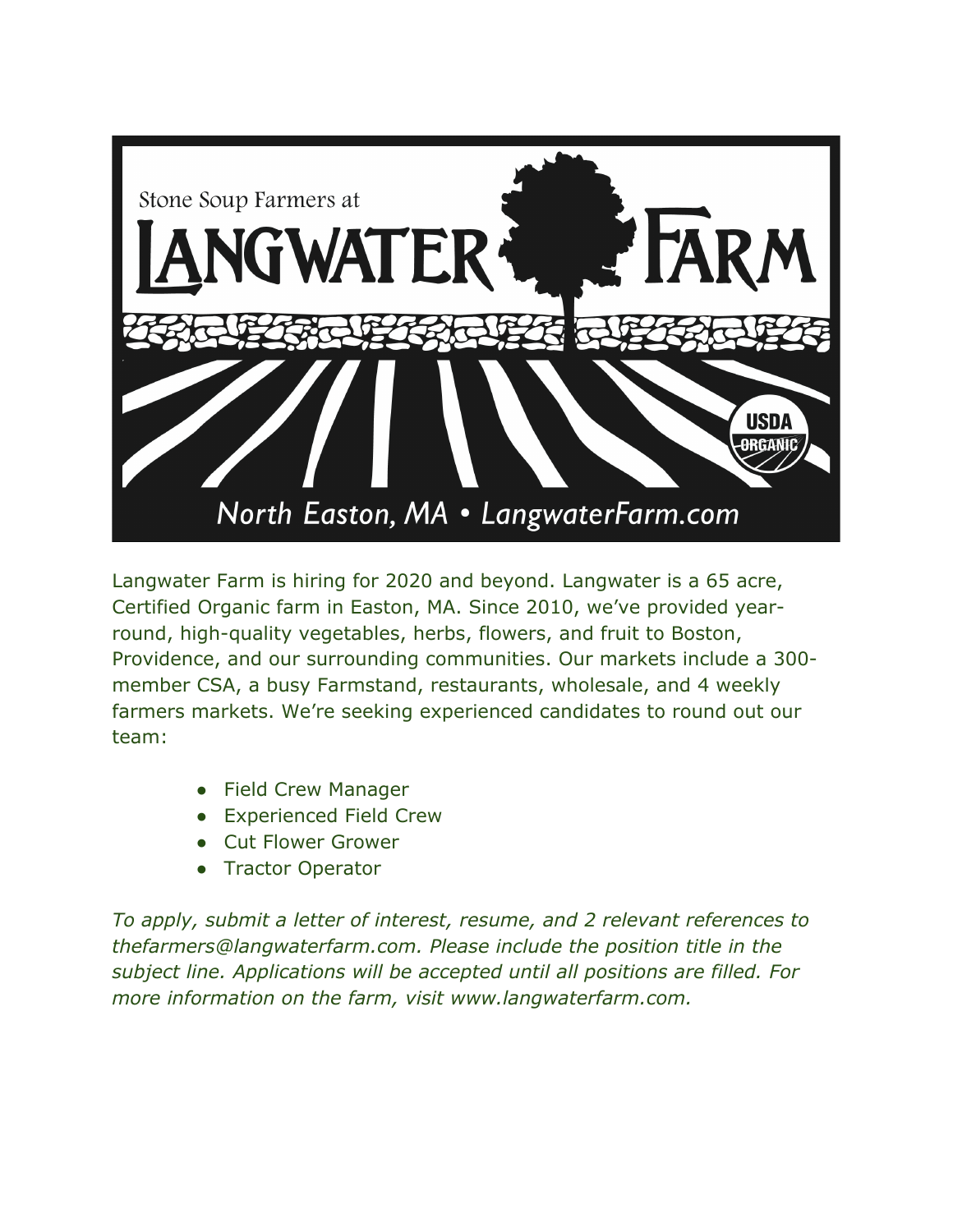# **FIELD CREW MANAGER**

## **Responsibilities**

The LWF Field Crew Managers participate in daily meetings with the management team and are responsible for directing field crews in daily production tasks. Field Crew Managers set the tone and culture and are always looking for ways to streamline farm systems. Crew management includes gathering requisite tools and materials, training the field crew, monitoring harvest quality, providing ongoing feedback to the field crew and monitoring field conditions. Field tasks include harvesting, transplanting, hoeing, hand weeding, mulching, and more. Most importantly, Field Crew Managers work alongside crews modeling efficient practices for high quality crop production.

# **Qualifications**

- 2+ years experience in organic agriculture
- Strong understanding of and skillset in organic vegetable production
- Strong motivation to see tasks through to completion and cultivate high crew morale in all weather
- Ability to communicate clearly and train others
- Ability to work with a sense of urgency in a fast-paced environment
- Drivers license and reliable transportation
- Ability to lift 50 pounds repeatedly

# **Schedule**

This is a full-time, full-season position with the potential for year-round work for the right candidate. Our daily schedule is seasonally variable with a starttime beginning at 8:00 am and moving to 6:00 am by the height of the season. The Field Crew Manager joins us in April and works full-time (40-60 hours/week) through Thanksgiving. The Field Crew Manager works 5-6 days per week, with one weekend day required. Thanksgiving through the end of the year, will be part-time (20-30 hours/week). Part-time, off-season work (January-March) is available for the right candidate. Off-season work includes harvesting greens, packing wholesale orders, and staffing winter markets.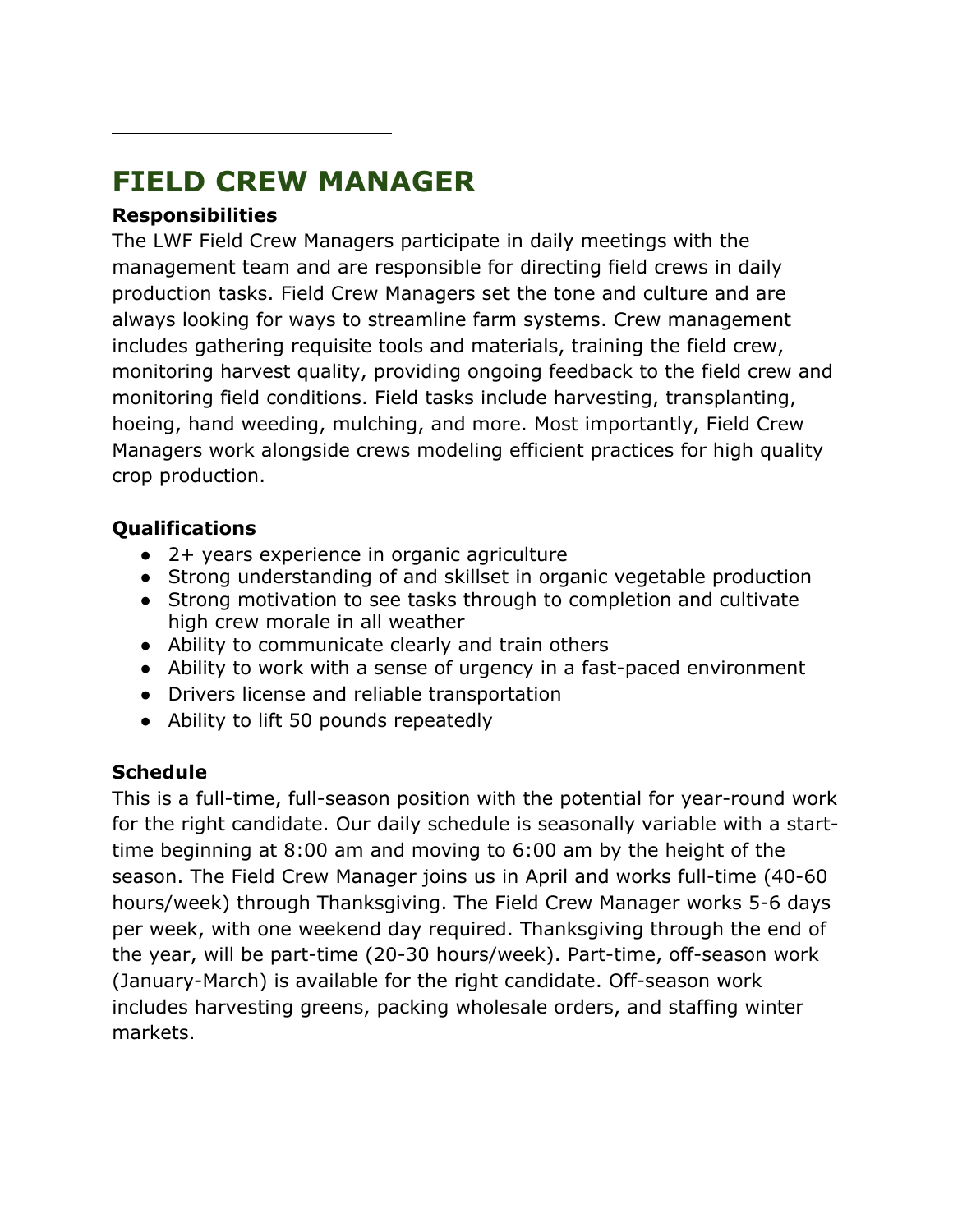### **Compensation**

We offer a competitive hourly wage commensurate with experience, beginning at \$15/hour with higher wages offered to candidates with considerable experience. Additionally, all employees enjoy farm produce and a 20% discount on most items in the Langwater Farmstand. LWF management staff are encouraged to participate in relevant professional development opportunities.

# **EXPERIENCED FIELD CREW**

### **Responsibilities**

Experienced Field Crew members participate in a wide range of fieldwork in annual vegetable production including transplanting, harvesting, hoeing, hand weeding and mulching. Additionally, there are opportunities to specialize based on an individual's strengths and interests. These focus areas include Harvest Leader, Weeding Crew Leader, Wash/Pack, and Farmers Markets. In each of these focus areas, an Experienced Crew member would work alongside and be trained by Farm Managers before leading small crews, packing wholesale orders, or taking the lead at a weekly farmers market.

### **Experienced Field Crew Members gain...**

- Understanding of efficient systems for harvesting, washing and packing produce
- Knowledge of the cultural techniques we employ to produce high quality organic produce
- Insight into how management decisions are made on a sustainable, organic farm

### **Qualifications**

- 1+ years experience in vegetable production
- Ability to work with a sense of urgency in a fast-paced environment
- Ability to maintain good spirits and morale in all weather
- Drivers license and reliable transportation
- Ability to lift 50 pounds repeatedly
- Must be able to work at least one weekend day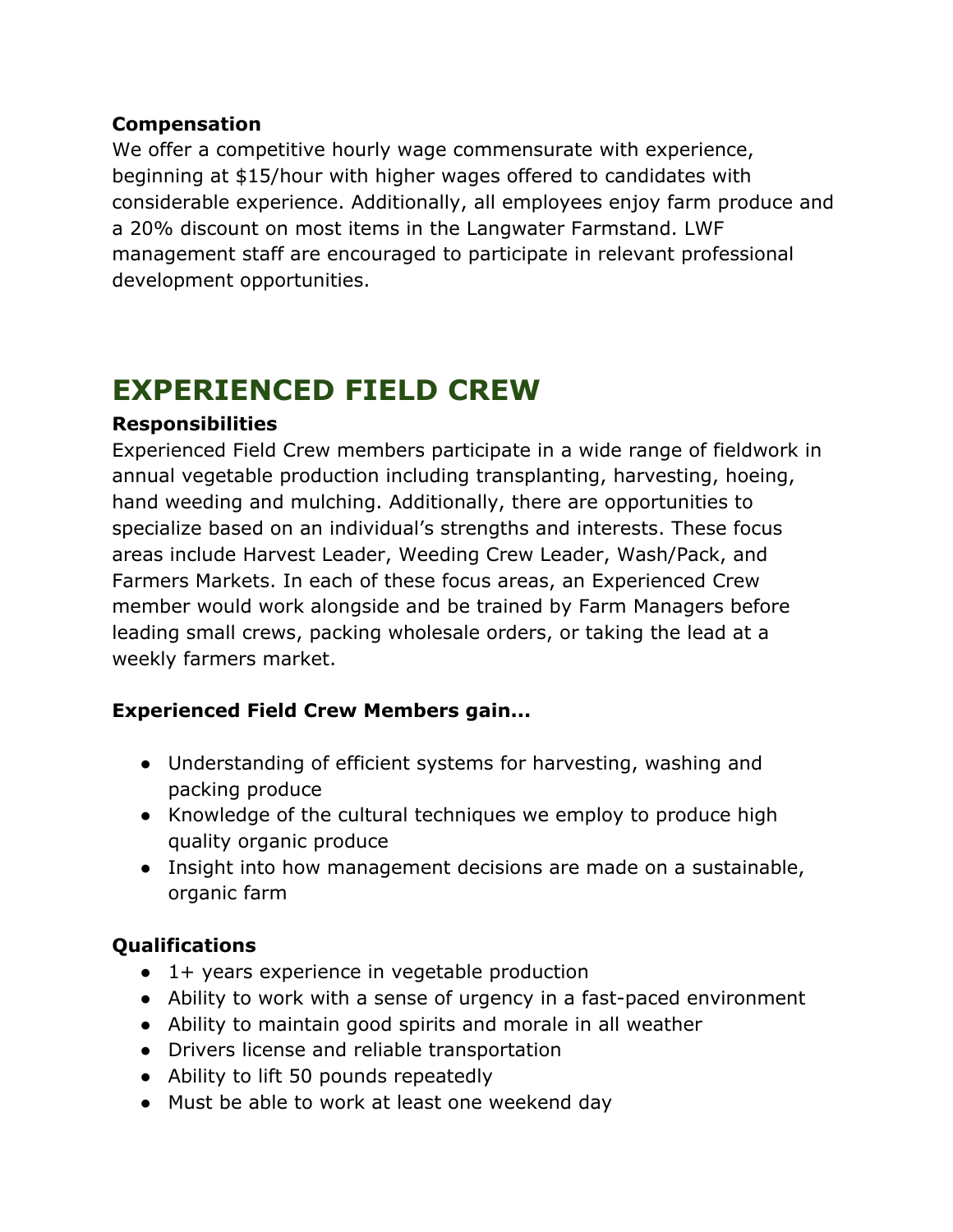### **Schedule**

This is a full-time, full-season position with the potential for year-round work for the right candidate. Our daily schedule is seasonally variable with a starttime beginning at 8:00 am and moving to 6:00 am by the height of the season. Field Crew Members join us in May and work full-time (40-60 hours/week) through Thanksgiving. Field Crew Members work 5-6 days per week, with one weekend day required. Thanksgiving through the end of the year, will be part-time (20-30 hours/week). Part-time, off-season work (January-April) is available for the right candidate. Off-season work includes harvesting greens, packing wholesale orders, and staffing winter markets.

#### **Compensation**

We offer \$12 - \$15/hour starting wage based on experience. Additionally, all employees enjoy farm produce and a 20% discount on most items in the Langwater Farmstand.

# **CUT FLOWER GROWER**

#### **Responsibilities**

The LWF Cut Flower Grower runs all aspects of cut flower production from seeding to bouquet production. We grow 1/4 acre of annual cut flowers including one high tunnel. We are beginning to add perennial flowers and foliage to the landscape. In the woodlands and field edges, this land hosts diverse species for foraged plant material. Langwater's floral offerings include a Pick-Your-Own Flower Share, Farmstand bouquets, and seasonal wreaths. The Cut Flower Grower is responsible for communicating with the management team around necessary tractor work or field work that may require assistance from the Field Crew.

### **Qualifications**

- 2+ years experience in agriculture
- Strong understanding of and skillset in cut flower production
- Lush, seasonal design sensibility and experience in floral design
- Ability to work with a sense of urgency and maintain a swift pace, looking for efficiencies in independent tasks
- Aptitude for self-driven, independent work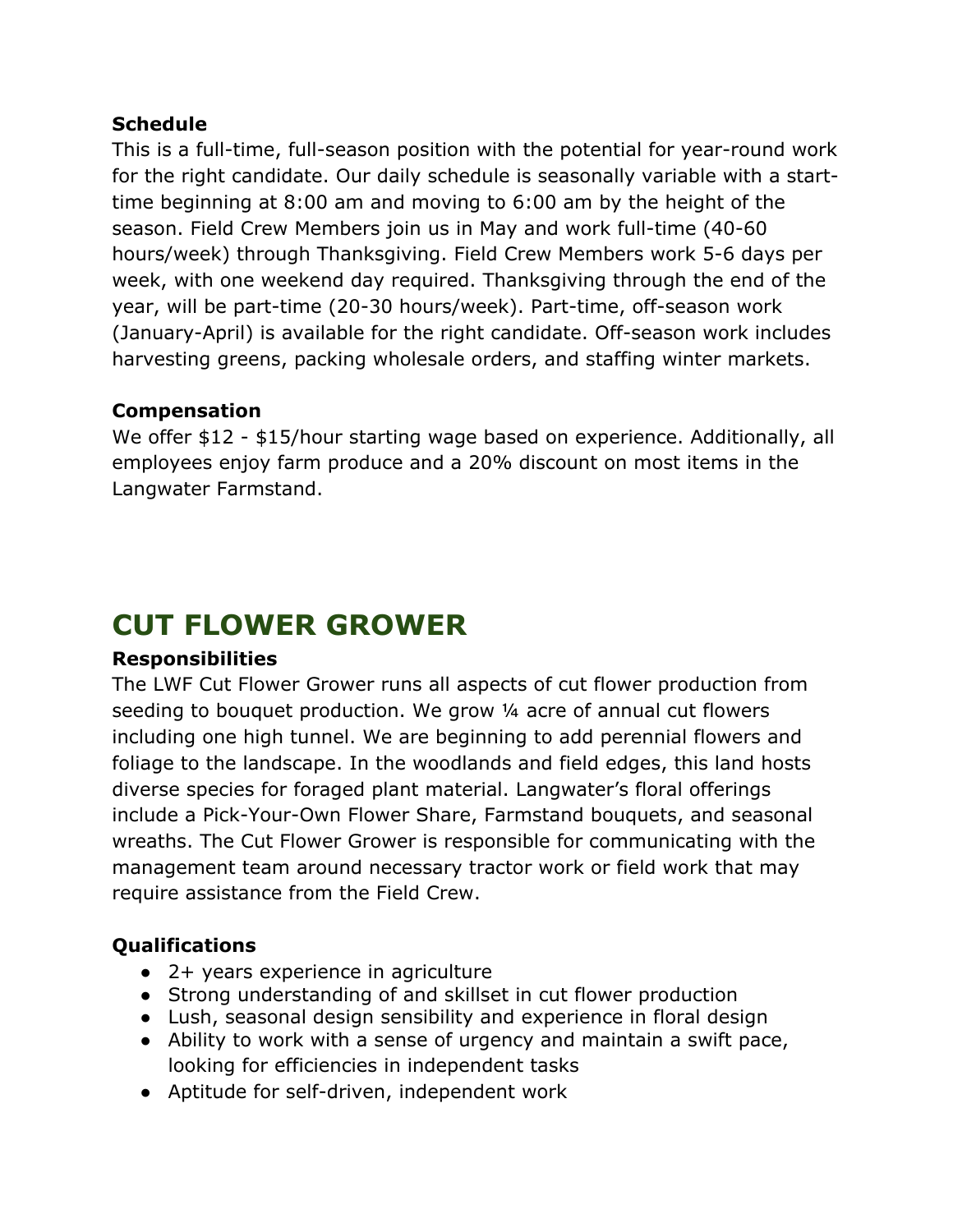- Drivers license and reliable transportation
- Ability to lift 50 pounds repeatedly
- Willingness to "wear multiple hats" and contribute to other aspects of the farm

### **Schedule**

This is a part-time, seasonal position averaging 15-25 hours/week with the potential for year-round work for the right candidate. The Cut Flower Grower joins us in April and works through the end of December. Outside of the peak flower season (July-October), the Cut Flower Grower ideally steps into other roles in the greenhouse, field, packhouse, or Farmstand (depending on the individual's skills and interests), resulting in a 40 hour/week position. In December, the Cut Flower Grower leads wreath design and production. This position may be combined with another management role at the farm for the right candidate.

### **Compensation**

We offer a competitive hourly wage commensurate with experience. Additionally, all employees enjoy farm produce and a 20% discount on most items in the Langwater Farmstand. LWF management staff are encouraged to participate in relevant professional development opportunities.

# **TRACTOR OPERATOR**

### **Responsibilities**

The Tractor Operator is responsible for the bulk of our tillage, bed prep, planting, culivation, and mechanized harvest using our fleet of 6 tractors. We run both gasoline and diesel tractors, ranging from 15hp to 100hp, and have a wide range of vegetable production implements that the Tractor Operator must have a high level of skill in operating safely and efficiently. The Operator must be able to meet the farm standards for each kind of work in variable field and soil conditions. The Operator is responsible for daily equipment checks and routine maitenance of the tractors and implements, trailering tractors and equipment between sites, communicating with the farmer and other farm crew, and helping out with irrigation rotation when necessary.